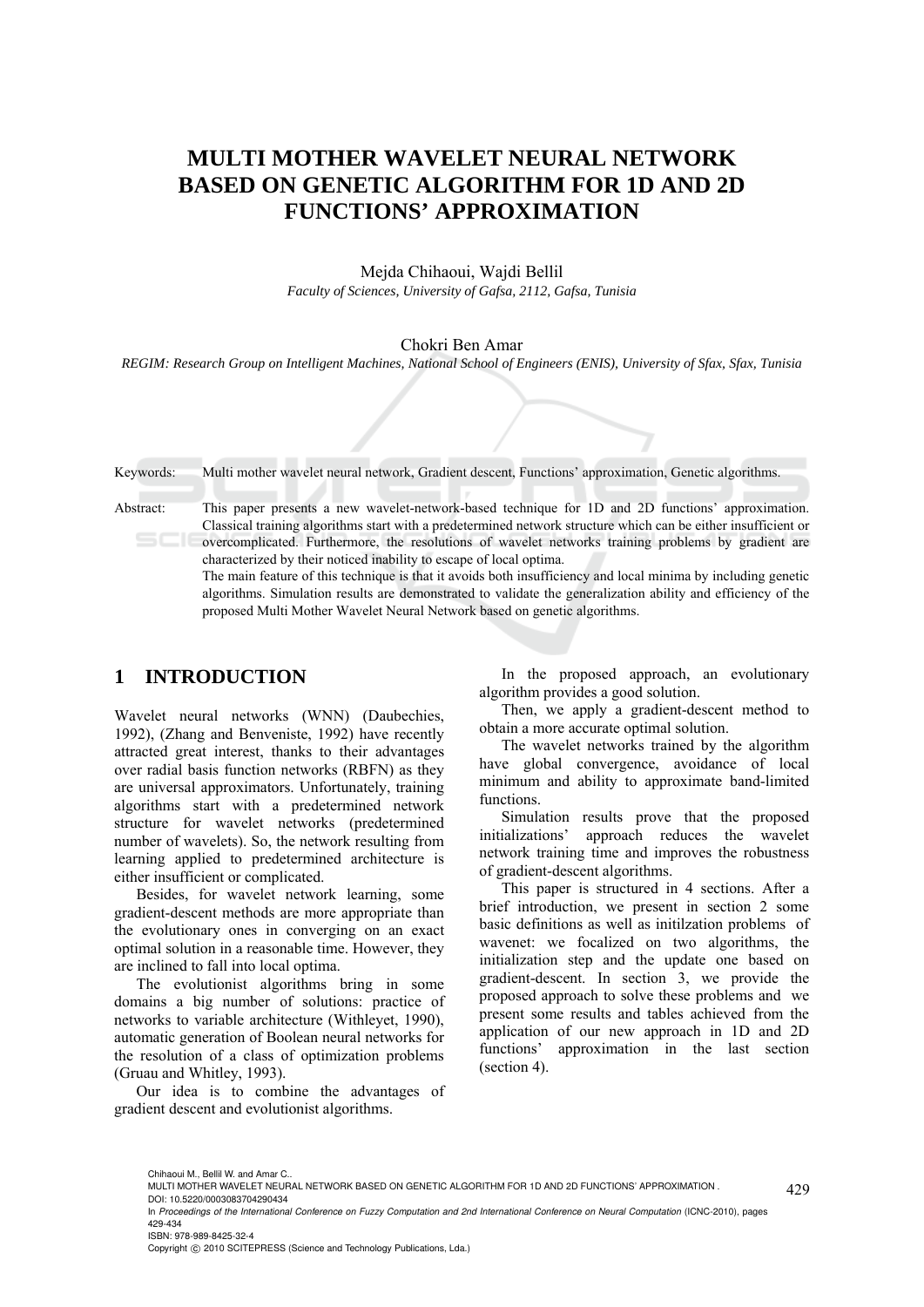## **2 MULTI MOTHER WAVELET NEURAL NETWORK FOR APPROXIMATION**

## **2.1 Theoretical Background**

Wavelets occur in family of functions, each one is defined by dilation  $a_i$  which controls the scaling parameter and translation ti which controls the position of a single function, named mother wavelet  $\psi(x)$ .

Wavelets are mainly used for functions' decomposition.

Decomposing a function in wavelets consists of writing the function as a pondered sum of functions obtained from simple operations (translation and dilation) and performed on a mother-wavelet.

Let's suppose that we only have a finished number Nw of wavelets Ψj gotten from the mother wavelet.

$$
f(x) \approx \sum_{j=1}^{N} w_j \psi_j(x) \qquad (1)
$$

We can consider the relation (1) as an approximation of the function f. The wavelet network has the following shape (Zhang, 1997):

$$
\hat{y} = \sum_{j=1}^{N_w} w_j \Psi_j(x) + \sum_{k=0}^{N_i} a_k x_k \quad \text{with} \quad x_0 = 1 \tag{2}
$$

Where  $\hat{y}$  is the network output, N<sub>w</sub> is the number of wavelets,  $W_i$  is the weight of WN and  $x = {x_1, x_2,...,x_N}$  the input vector, it is often useful to consider, besides the wavelets decomposition, that the output can have a refinement component, coefficients  $a_k$  (k=0,1,...,Ni) in relation to the variables.

A WN can be regarded as a function approximator which estimates an unknown functional mapping:  $y = f(x) + \varepsilon$ , where f is the regression function and the error term ε is a zeromean random variable of disturbance. There are several approaches for WN construction (Bellil, Ben Amar, Zaied and Alimi, 2004), (Qian and Chen, 1994).

## **2.2 Training Algorithms**

The wavenet learning algorithms consist of two processes: the self-construction of networks and the minimization error.

In the first process, the network structures applied to representation are determined by using wavelet analysis (Lee, 1999).

In the second process, the parameters of the initialized network are updated using the steepest gradient-descent method of minimization.

Therefore, the learning cost can be reduced. Classical training algorithms have two problems: in the definition of wavelet network structure and in update stage.

## **2.2.1 Initialization Problems**

First, we must note that initialization step is so necessary: that if we have a good initialization, the local minimum problem can be avoided, it is sufficient to select the best regressions (the best based on the training data) from a finished set of regressors.

If the number of regressors is insufficient, not only some local minima appear, but also, the global minimum of the cost function doesn't necessarily correspond to the values of the parameters we wish to find.

For that reason, in this case, it is useless to put an expensive algorithm to look for the global minimum. With a good initialization of the network parameters the efficiency of training increases. As we previously noted, classical approaches begin often with predetermined wavelet networks. Consequently, the network is often insufficient.

After that, new works are used to construct a several mother wavelets families library for the network construction (Bellil, Othmani and Ben Amar, 2007): Every wavelet has different dilations following different inputs. This choice has the advantages of enriching the library, and offering a better performance for a given wavelets number.

The drawback introduced by this choice concerns the library size. A library with several wavelets families is more voluminous than the one that possesses the same wavelet mother. It needs a more elevated calculation cost during the selection stage.

On the other hand, the resolutions of wavelet networks training problems by gradient are characterized by their noticed inability to escape of local optima (Michalewicz, 1993) and in a least measure by their slowness (Zhang, 1997).

We propose a genetic algorithm which provides a good solution. Then, we apply a gradient-descent method to obtain a more accurate optimal solution.

In this paper, genetic algorithm provides a good solution to these problems.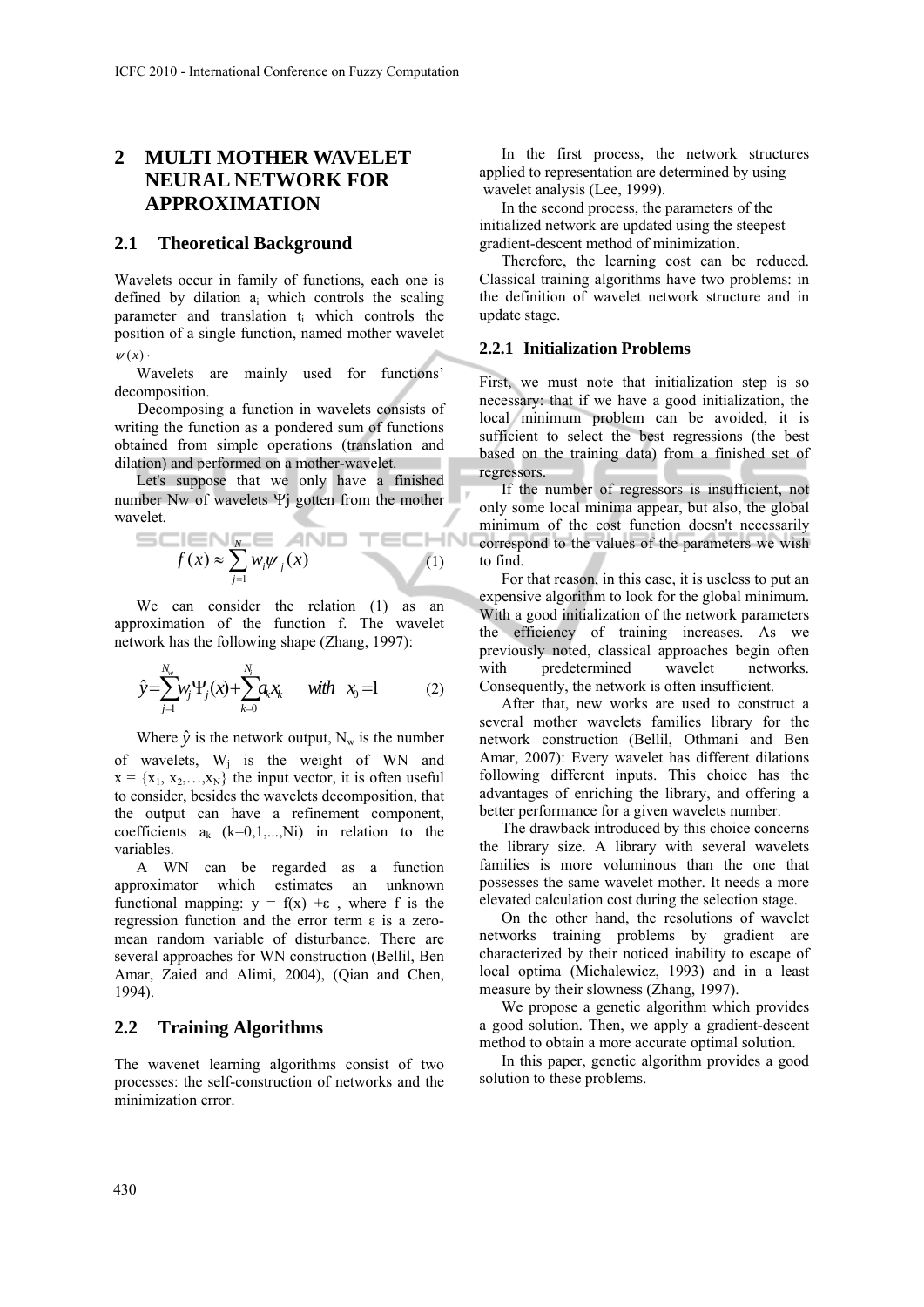First, this algorithm will reduce the library dimension. Second, this algorithm will initialize the descent gradient in order to avoid local minima.

### **2.2.2 Novel Wavelet Networks Architecture**

The proposed network structure is similar to the classic network, but it possesses some differences; the classic network uses dilation and translation versions of only one mother wavelet, but new version constructs the network by the implementation of several mother wavelets in the hidden layer.

The objective is to maximize the potentiality of selection of the wavelet (Yan and Gao, 2009) that approximates better the signal. The new wavelet approximates better the signal. The new wavelet network structure with one output  $\hat{y}$  can be expressed by equation (3). We consider wavelet network (Bellil et al., 2007):

$$
\hat{y} = \sum_{i=1}^{N_i} \alpha_i^j \psi_i^1(x) + \sum_{i=1}^{N_2} \alpha_i^j \psi_i^2(x) + \dots + \sum_{i=1}^{N_M} \alpha_i^M \psi_i^M(x) + \sum_{k=0}^{N_i} \alpha_k
$$
\n
$$
= \sum_{j=1}^{M} \sum_{i=1}^{N_{M\omega}} \omega_i^j \psi_i^j(x) + \sum_{k=0}^{N_i} \alpha_k x_k
$$
\n
$$
= \sum_{l(i,j)=1}^{N_{M\omega}} \omega_l \psi_1(x) + \sum_{k=0}^{N_i} \alpha_k x_k
$$
\nwith  $N_{M_w} = \sum_{i=1}^{M} N_i$ ,  $i = [1, \dots, N]$ ,  $j = [1, \dots, M]$ ,  $x_0 = 1$ 

Where  $\hat{y}$  is the network output and  $x = \{x_1, x_2, ..., x_N\}$ the input vector; it is often useful to consider, in addition to the wavelets decomposition, that the output can have a linear component in relation to the variables: the coefficients  $a_k$  ( $k = 0, 1, ..., Ni$ ).

 $N<sub>l</sub>$  is the number of selected wavelets for the mother wavelet family Ψ<sub>1</sub>.

The index l depends on the wavelet family and the choice of the mother wavelet.

## **3 GENETIC ALGORITHMS**

### **3.1 Network Initialization Parameters**

Once  $t_i$  and  $d_i$  are obtained from the initialization by a dyadic grid (Zhang, 1997), they are used in computing a least square solution for ω, a, b.

The variable N<sub>i</sub> represents the number of displacement pair's data.

Using families of wavelets, we have a library that contains  $N_1$  wavelets. To every wavelet  $\Psi_{ii}$  we associate a vector whose components are the values of this wavelet according to the examples of the

$$
\begin{bmatrix}\n\psi_1^1(X_1) & \cdots & \psi_{N_M}^M(X_1) & x_1 & 1 \\
\vdots & \vdots & \ddots & \vdots \\
\psi_1^1(X_{N_i}) & \cdots & \psi_{N_M}^M(X_{N_i}) & x_{N_i} & 1\n\end{bmatrix}\n\begin{bmatrix}\n\omega_1 \\
\vdots \\
\omega_{N_i} \\
a \\
b\n\end{bmatrix} =\n\begin{bmatrix}\ny_1 \\
\vdots \\
y_n \\
y_{N_i}\n\end{bmatrix}
$$
\n(4)

training sequence. We constitute a matrix that is constituted of  $V_{Mw}$  of blocks of the vectors representing the wavelets of every mother wavelet where the expression is:

$$
V_{M_{\omega}} = \{V_i^j\}_{i=[1,..,N]}, i=[1,..,M] \tag{5}
$$

The  $V_{M_{\omega}}$  matrix is defined as follows:

$$
\mathbf{V}_{\mathbf{M}v} = \begin{bmatrix} V_1^1(x_1) & \dots & V_N^1(x_1) & \dots & V_1^M(x_1) & \dots & V_{N_M}^M(x_1) \\ V_1^1(x_2) & \cdots & V_N^1(x_2) & \cdots & V_1^M(x_2) & \cdots & V_{N_M}^M(x_2) \\ \vdots & \dots & \vdots & \dots & \vdots & \dots & \vdots \\ \vdots & \dots & \vdots & \dots & \vdots & \dots & \vdots \\ \vdots & \dots & \dots & \vdots & \dots & \dots & \vdots \\ V_1^1(x_{N_1}) & \dots & V_N^1(x_{N_1}) & \cdots & V_1^M(x_{N_1}) & \cdots & V_{N_M}^M(x_{N_1}) \end{bmatrix}
$$
 (6)

## **3.2 Selection of the Best Wavelets**

The library being constructed, a selection method is applied in order to determine the most meaningful wavelet for modelling the considered signal. Generally, the wavelets in W are not all meaningful to estimate the signal. Let's suppose that we want to construct a wavelets network  $g(x)$  with m wavelets, the problem is to select m wavelets from W.

The proposed selection is based on Orthogonal Least Square (OLS) (Titsias and Likas, 2001), (Colla, Reyneri and Sgarbi, 1999).

## **3.3 Change of the Library Dimension**

### **3.3.1 Crossover Operators**

This algorithm used two crossover operators:

One of them changes the number of columns of chromosome so it changes the number of mother wavelets and introduce in the library a new version of wavelets issued of the new mother wavelet.

The second operator does not change the number of columns of each chromosome.

#### **3.3.1.1 The Crossover1 Operator**

After the selection of the two chromosomes to which we will apply this operator, we choose an arbitrary position a in the first chromosome and a position b in the second according to a. After that, we exchange the second parts of the two chromosomes.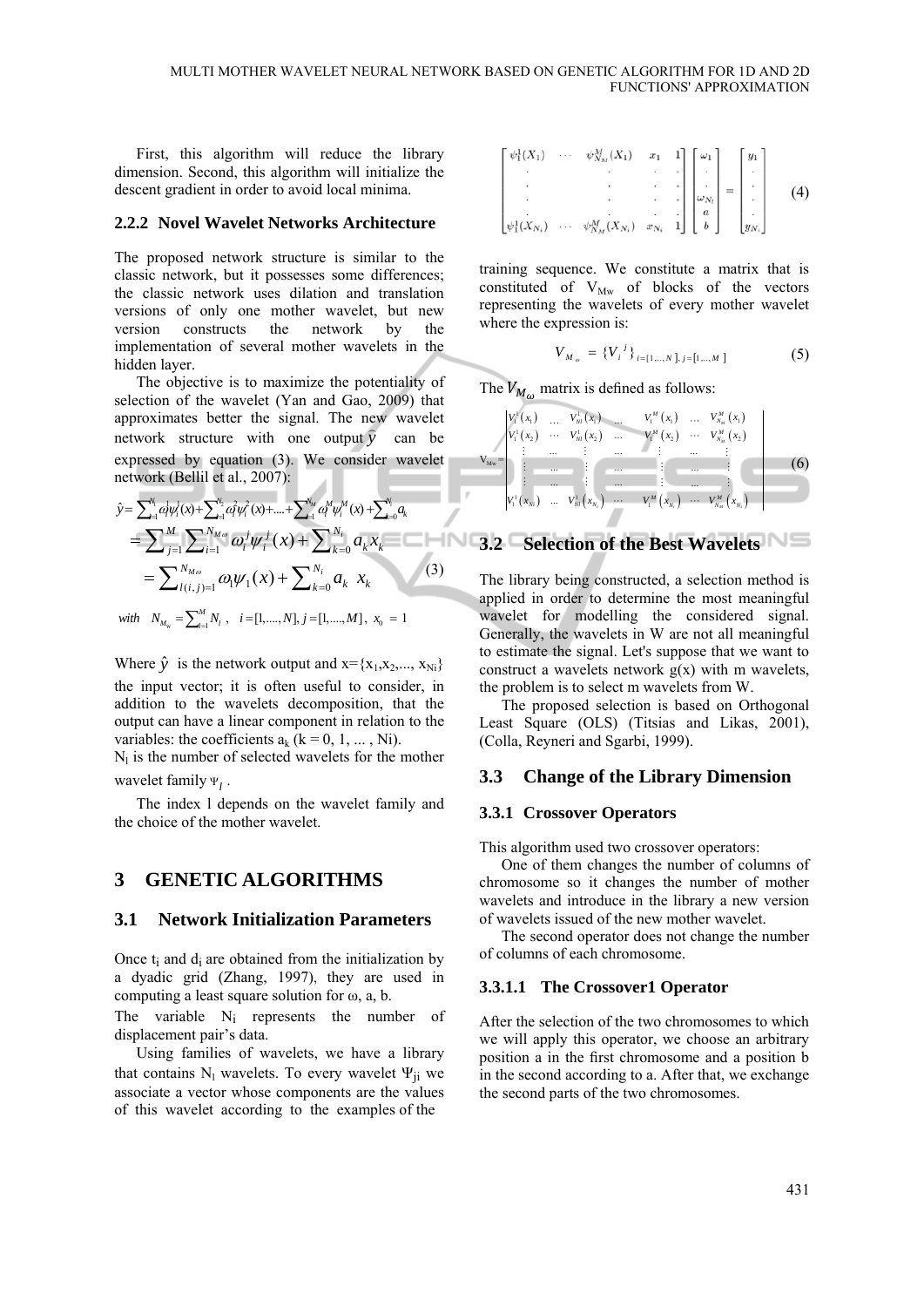

Figure 1: Crossover1 operator.

## **3.3.1.2 The Crossover2 Operator**

For the second operator, we choose an arbitrary position c in the first chromosome and a position d in the second chromosome according to c.

Let Min point= Min  $(c,d)$ . First, we change the values of c and d to Min point. Then, we exchange the second parts of the two chromosomes.

In this case, we have necessarily first children having the same length as the second chromosome and the second children having the same length as the first chromosome.



## **3.3.2 Mutation Operator**

Generally, the initial population does not have all the information that is essential to the solution. The goal of applying the mutation operator is to inject some new information (wavelets) into the population.

Mutation consists in changing one or more gene(s) in chromosome chosen randomly according to a mutation probability pm. Nevertheless, the muted gene may be the optimal one therefore, the new gene will not replace the old but it will be added to this chromosome.

## **3.4 Change of Settings Wavelets**

In this step, we have a uniform crossover operator and a mutation operator applied to structural parameters of WN (translations and dilatations).

### **3.4.1 Uniform Crossover Operator**

Let  $T = (t_1, t_2, \ldots, t_N)$  the vector representing the translations: A coefficient is chosen and a vector  $T = (t_1', t_2', ..., t_N')$  is constructed as follows:

$$
t_1 = \alpha t_1 + (1 - \alpha) t_2 \tag{7}
$$

$$
t_2 = \alpha \, t_2 + (1 - \alpha) \, t_1 \tag{8}
$$

Where  $\alpha$  is a real random value chosen in [-1 1]. The same operator is applied to the vector dilation D.

## **3.4.2 Mutation Operator**

After crossing, the string is subject to mutation. We consider the optimal wavelet, we reset the network with these wavelets that will replace the old in the library and the optimization algorithm will be continued using new wavelets.

Finally, after N iterations, we construct a network of wavelets  $N_w$  wavelet layer which hides the approximation signal Y. As a result, the network parameters are:

$$
T^{opt} = \begin{cases} \{cpt} \\ \{ipert}\end{cases} \bigg|_{ipert} = [1...N_w]
$$
  

$$
D^{opt} = \begin{cases} \{cpt} \\ \{ipert}\end{cases} \bigg|_{ipert} = [1...N_w]
$$
 (9)

$$
\omega^{opt} = \left\{\omega_{ipert}^{opt}\right\}_{ipert} = [1...N_w]
$$

The model  $f(x)$  can be written as:

$$
g(x) = \sum_{i=1}^{N_w} \omega_i^{opt} * v_i^{opt} + \sum_{k=0}^{n} a_k x_k
$$
 (10)

The proposed algorithm is resumed in this figure:



Figure 3: Chart of genetic algorithm.

## **4 EXPERIMENTS AND RESULTS**

In this section, we present some experimental results of the proposed Multi Mother Wavelet Neural Networks based genetic algorithm (MMWNN-GA) on approximating 1D and 2D functions.

 First, simulations on 1D function approximation are conducted to validate and compare the proposed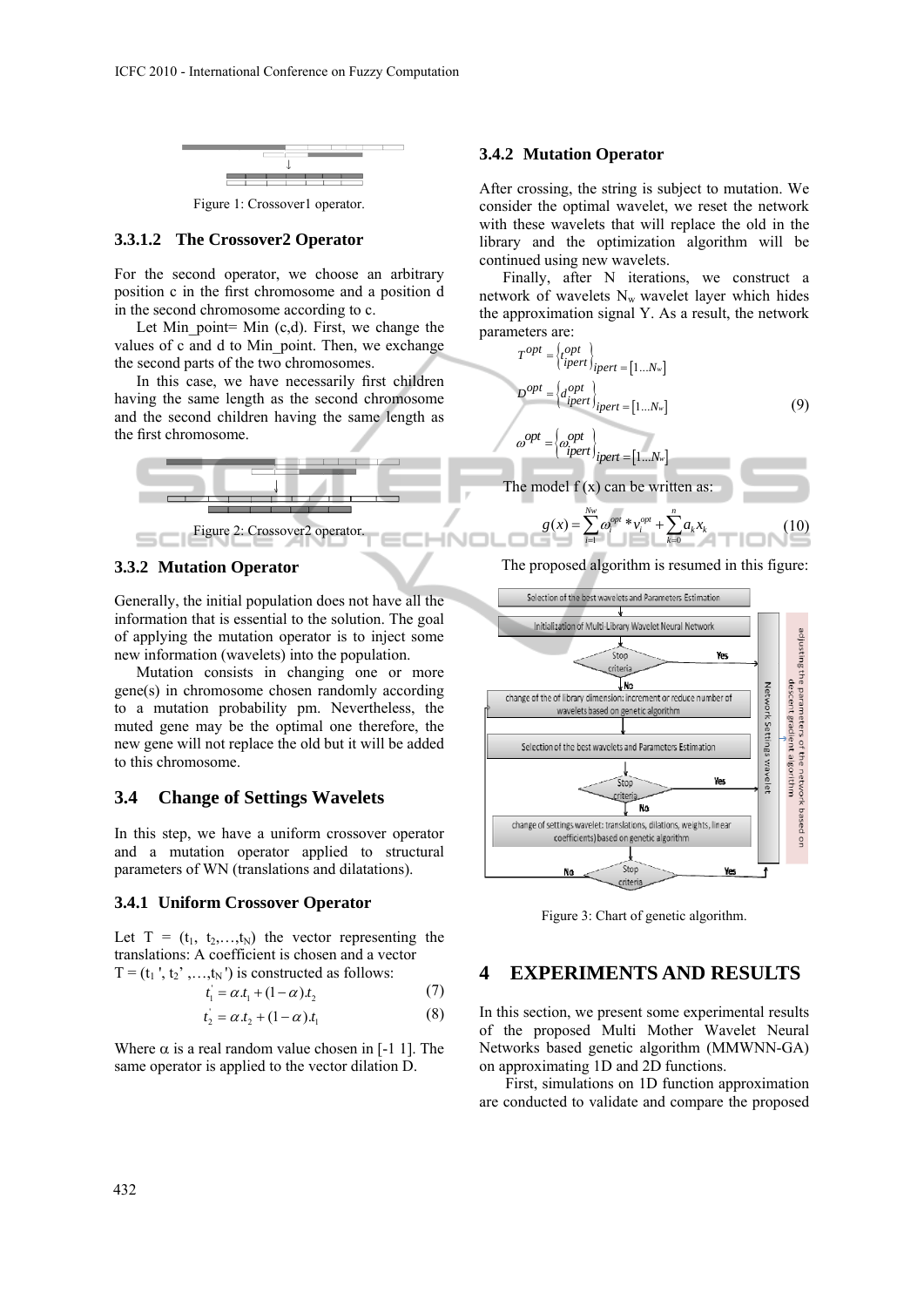algorithm with some others wavelets neural networks.

The input x is constructed by the uniform distribution, and the corresponding output y is functional of  $y = f(x)$ .

Second, we approximate four 2D functions using MMWNN-GA and some others wavelets networks to illustrate the robustness of the proposed algorithm.

We compare the performances using the Mean Square Error (MSE) defined by:

$$
MSE = \frac{1}{M} \sqrt{\sum_{i=1}^{M} \left[ \hat{f}(x) - y_i \right]^2}
$$

Where  $\hat{f}$  is the network output.

## **4.1 1D approximation using the Initialization by Genetic Algorithm**

We want to rebuild three signals  $F1(x)$ ,  $F2(x)$  and F3(x) defined by equations (12), (13) and (14).

$$
F1(x) = \begin{cases} -2.186x - 12.864 & \text{for } x \in [-10, -2] \\ 4.246x & \text{for } x \in [-2, -0] \\ 10 \exp(-0.05x - 0.5) \sin(x(0.03x + 0.7)) & \text{for } x \in [0, 10] \end{cases} \tag{12}
$$

 $F2(x)=0.5x\sin(x)+\cos(x)^2$  for  $x \in [-2.5, 2.5]$  (13)

$$
F3(x)=sinc(1.5x) for x \in [-2.5, 2.5]
$$
 (14)

Table 1 gives the MSE after 100 training for classical and multi-mother wavelet network and only 40 iteration for MMWNN-GA algorithm.

The best approximated functions F1, F2 and F3 are displayed in Figure 4.

For F1, the MSE of Mexhat is 1.39e-2, comparing to 4.20e-3 for MMWNN-GA.

Beta2 approximates F2 with an MSE equal to 9.25e-7 where the MSE using the MMWNN-GA is

Table 1: Comparison between CWNN, MMWNN and MMWNN-GA in term of MSE for 1D functions approximation.

| Function                        |                   | S1        | S2         | S3        |
|---------------------------------|-------------------|-----------|------------|-----------|
| Nb of wavelets                  |                   | 8         | 10         | 10        |
| <b>CWNN</b>                     | Mexhat            | $1.39e-2$ | $2.64e-5$  | $6.53e-4$ |
| (100)                           | Pwogl             | $4.70e-2$ | $2.63e-5$  | $2.50e-4$ |
| <i>iterations</i> )             | Slog <sub>1</sub> | $2.08e-3$ | $3.70e-6$  | $3.40e-4$ |
|                                 | Beta1             | $1.93e-2$ | $9.24e-7$  | $1.04e-3$ |
|                                 | Beta <sub>2</sub> | $1.92e-2$ | $9.25e-7$  | $1.04e-3$ |
|                                 | Beta <sub>3</sub> | $1.93e-2$ | 1.39e-5    | $1.33e-2$ |
| <b>MLWN</b><br>(100 iterations) |                   | 3.46e-4   | 8.81e-11   | 4.58e-6   |
| MMWNN-GA<br>(40 iterations)     |                   | $4.20e-3$ | $1.01e-10$ | $2.72e-6$ |

equal to 1.01e-10. Finally, the MSE is 4.58e-6 for MMWNN comparing to 2.72e-6 for MMWWN-GA.

From these simulations we can deduce the superiority of the MMWNN-GA algorithm over classical WNN and MLWN in term of 1D functions' approximation as they much reduce the number of gradient iterations since initialization step has already achieved acceptable results.



Figure 4: Approximated 1-D function. The mutation probability is equal to 0.0001.

## **4.2 2D Approximation**

The Table 2 gives the final mean square error after 100 training for classical networks and multi-mother wavelet network and only 40 iteration for MMWNN-GA 4 levels decomposition to approximate some 2D functions (S1, S2, S3 and S4 given on figure 5).



Figure 5: 2D functions.

$$
S_1(x, y) = \frac{e^{-\frac{81}{16}[(x-0.5)^2 + (y-0.5)^2]}}{3}
$$
 (15)

$$
S_2 = \left(\frac{x+2}{2}\right)^5 \left(\frac{2-x}{2}\right)^5 \left(\frac{y+2}{2}\right)^5 \left(\frac{2-y}{2}\right)^5 \tag{16}
$$